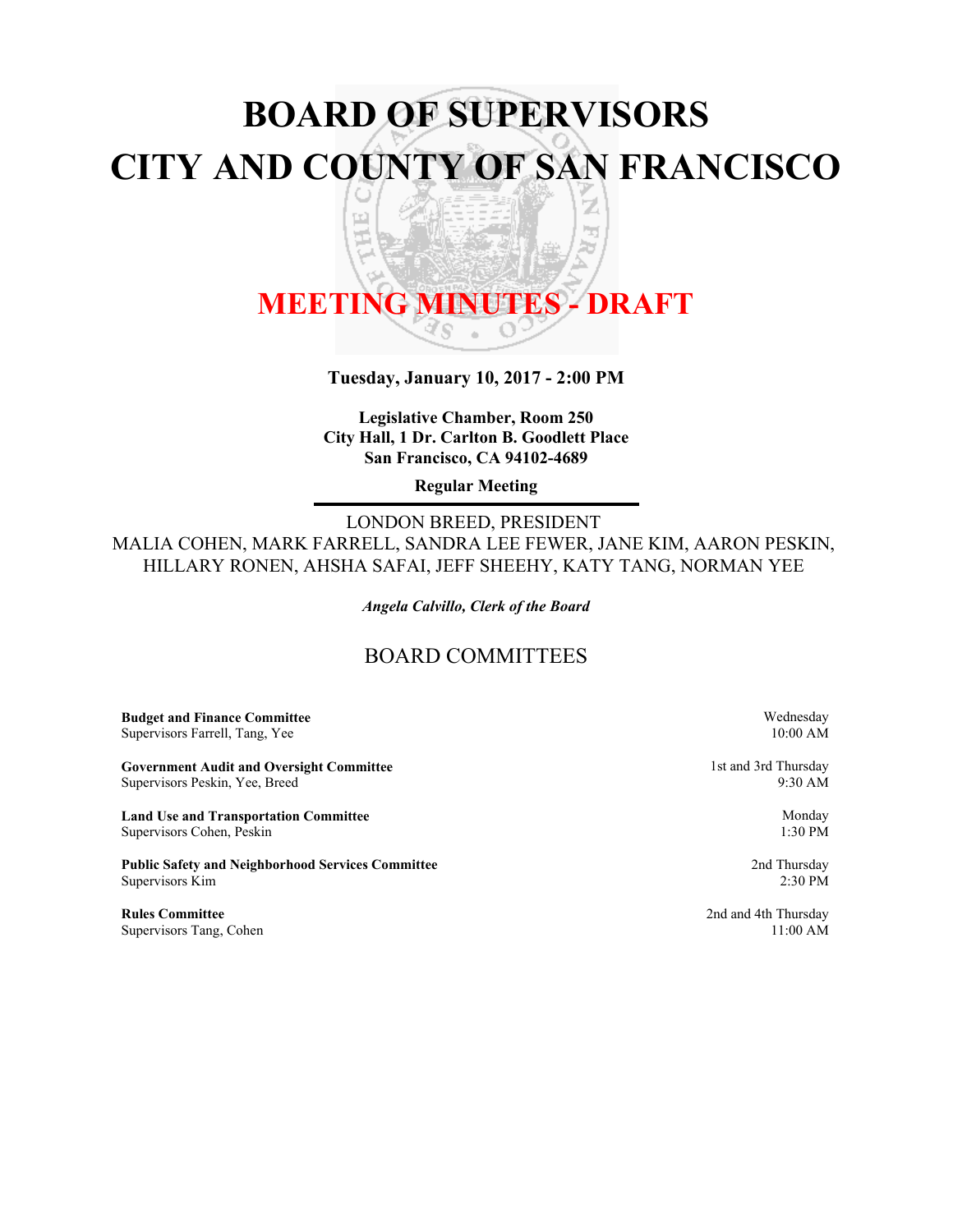**Members Present:** London Breed, Malia Cohen, Mark Farrell, Sandra Lee Fewer, Jane Kim, Aaron Peskin, Hillary Ronen, Ahsha Safai, Katy Tang, Norman Yee, and Jeff Sheehy

*The Board of Supervisors of the City and County of San Francisco met in regular session on Tuesday, January 10, 2017, with President London Breed presiding.*

# **ROLL CALL AND PLEDGE OF ALLEGIANCE**

*President Breed called the meeting to order at 2:06 p.m. On the call of the roll, Supervisor Kim was noted not present. There was a quorum.*

*Supervisor Kim was noted present at 2:07 p.m.*

# **COMMUNICATIONS**

*There were no communications.*

# **APPROVAL OF MEETING MINUTES**

*President Breed inquired whether any Board Member had any corrections to the Regular Board Meeting Minutes of November 15, 2016, or the Special Board Joint Meeting with the Police Commission Minutes of November 15, 2016. There were no corrections.*

**Supervisor Farrell, seconded by Supervisor Tang, moved to approve the Regular Board Meeting Minutes of November 15, 2016, and the Special Board Joint Meeting with the Police Commission Minutes of November 15, 2016. The motion carried by the following vote, following general public comment:**

Ayes: 11 - Breed, Cohen, Farrell, Fewer, Kim, Peskin, Ronen, Safai, Tang, Yee, Sheehy

# **AGENDA CHANGES**

*There were no agenda changes.*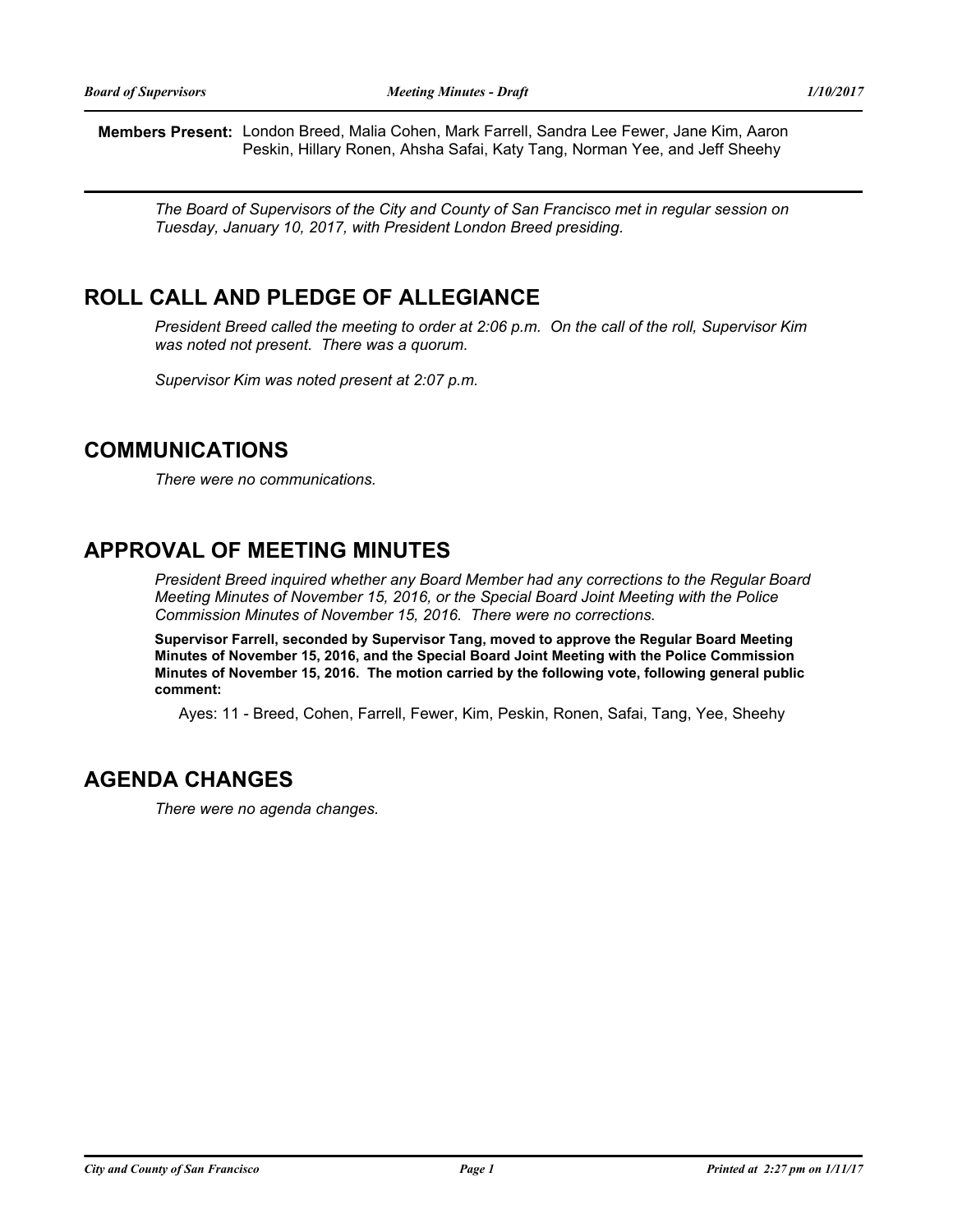# **REGULAR AGENDA**

# **UNFINISHED BUSINESS**

### **Referred Without Recommendation from the Budget and Finance Committee**

#### [161015](http://sfgov.legistar.com/gateway.aspx?m=l&id=31220) [Appropriation - Real Property Transfer Tax for Funding Community College Fund -**FY2016-2017 - \$9,000,000]**

**Sponsors: Kim; Campos, Avalos, Yee, Mar and Peskin**

Ordinance appropriating a total of \$9,000,000 of Real Property Transfer Tax in FY2016-2017 for funding the Community College Fund to support students attending the City College of San Francisco and placing funds on Controller's Reserve pending the outcome of General Fund tax revenue measures in the November 8, 2016, Election. (Fiscal Impact)

#### **FINALLY PASSED by the following vote:**

Ayes: 10 - Breed, Cohen, Fewer, Kim, Peskin, Ronen, Safai, Tang, Yee, Sheehy Noes: 1 - Farrell

### **Recommendations of the Budget and Finance Committee**

#### **[Contract Amendment - Dominion Voting Systems, Inc. - Voting System - Not to [161094](http://sfgov.legistar.com/gateway.aspx?m=l&id=31299) Exceed \$21,980,691.25]**

Ordinance authorizing the Department of Elections to enter into the Fourth Amendment to an agreement with Dominion Voting Systems, Inc., to extend the term of the agreement through December 31, 2018, and increase the total not-to-exceed amount by \$2,289,758 from \$19,690,933.25 to \$21,980,691.25. (Elections Department) (Fiscal Impact)

#### **FINALLY PASSED by the following vote:**

Ayes: 11 - Breed, Cohen, Farrell, Fewer, Kim, Peskin, Ronen, Safai, Tang, Yee, Sheehy

#### **[161108](http://sfgov.legistar.com/gateway.aspx?m=l&id=31313) [Administrative Code - Library Fines and Fees]**

#### **Sponsors: Mayor; Mar**

Ordinance amending the Administrative Code to modify the fines and fees of the Public Library.

#### **FINALLY PASSED by the following vote:**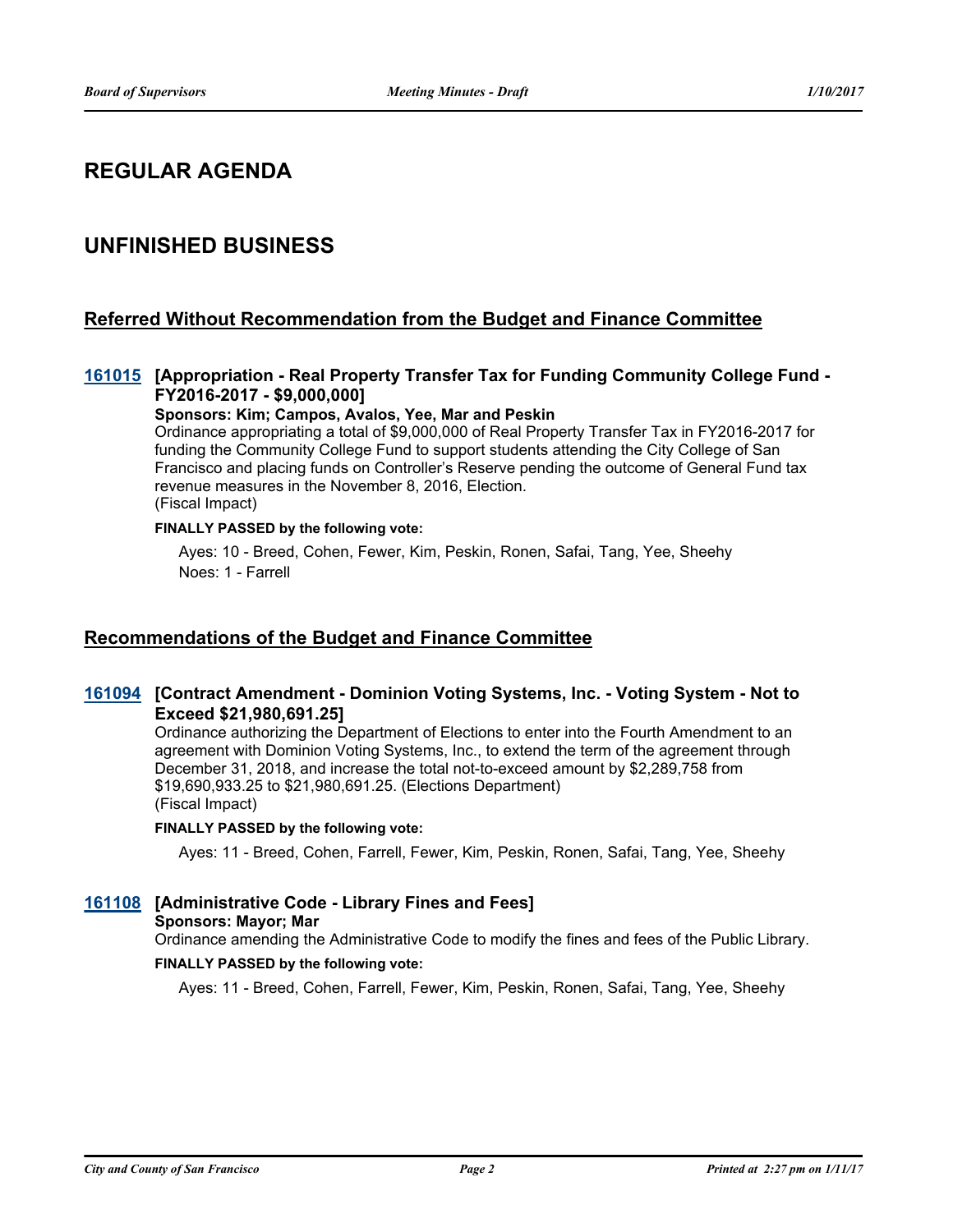### **Recommendation of the Government Audit and Oversight Committee**

### **[Campaign and Governmental Conduct Code - Requiring Commissioners to File [160478](http://sfgov.legistar.com/gateway.aspx?m=l&id=30683) Behested Payment Reports]**

#### **Sponsor: Peskin**

Ordinance amending the Campaign and Governmental Conduct Code to require members of City boards and commissions to file behested payment reports regarding the solicitation of charitable contributions.

#### **FINALLY PASSED by the following vote:**

Ayes: 11 - Breed, Cohen, Farrell, Fewer, Kim, Peskin, Ronen, Safai, Tang, Yee, Sheehy

### **Recommendations of the Land Use and Transportation Committee**

#### **[161067](http://sfgov.legistar.com/gateway.aspx?m=l&id=31272) [Planning Code, Zoning Map - Mission and 9th Street Special Use District] Sponsors: Kim; Peskin**

Ordinance amending the Planning Code to add Section 249.15 to create the Mission and 9th Street Special Use District in the area generally bounded by Mission Street on the south, Laskie Street on the east, Assessor's Parcel Block No. 3701, Lot Nos. 22, 23, and 24 on the west, and Assessor's Parcel Block No. 3701, Lot No. 66 to the north; amending the Zoning Map Sheet SU07 to create the Mission and 9th Street Special Use District; amending Zoning Map Sheet HT07 to change the height limit on Assessor's Parcel Block No. 3701, Lot Nos. 20 and 21, from 120-X to 200-X; affirming the Planning Department's determination under the California Environmental Quality Act; and making findings of consistency with the General Plan, and the eight priority policies of Planning Code, Section 101.1.

#### **FINALLY PASSED by the following vote:**

Ayes: 11 - Breed, Cohen, Farrell, Fewer, Kim, Peskin, Ronen, Safai, Tang, Yee, Sheehy

#### **[161157](http://sfgov.legistar.com/gateway.aspx?m=l&id=31362) [Planning Code - Inclusionary Housing Small Sites Program] Sponsors: Mayor; Campos and Mar**

Ordinance amending the Planning Code to create an alternative for project sponsors of smaller market rate projects to direct the Affordable Housing Fee to Small Sites Projects; affirming the Planning Department's determination under the California Environmental Quality Act; and making findings of consistency with the General Plan, the eight priority policies of Planning Code, Section 101.1; and making a finding of public necessity, convenience, and welfare under Planning Code, Section 302.

#### **FINALLY PASSED by the following vote:**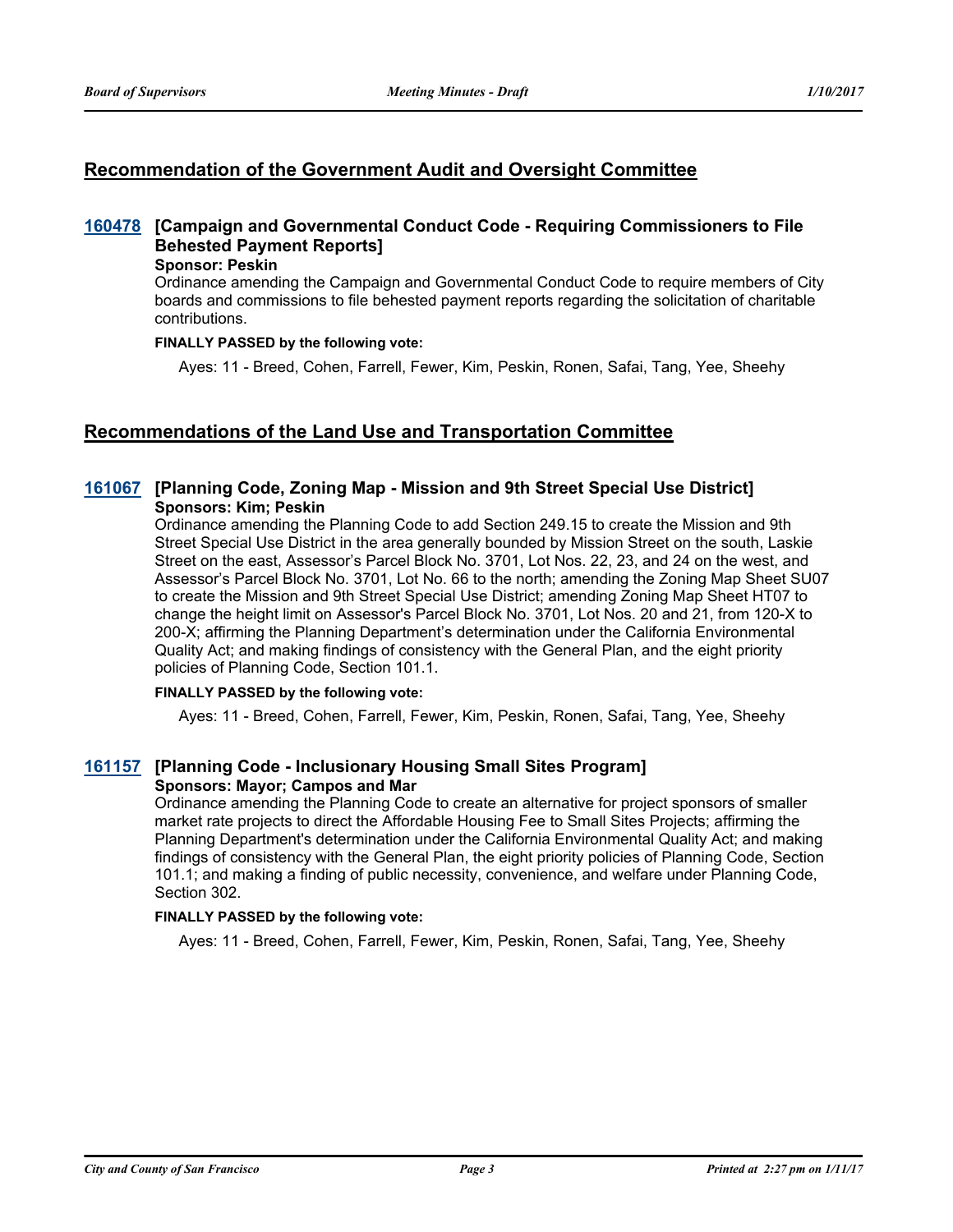### **Recommendations of the Public Safety and Neighborhood Services Committee**

#### **[161195](http://sfgov.legistar.com/gateway.aspx?m=l&id=31400) [Alex Nieto Memorial]**

#### **Sponsors: Avalos; Campos, Cohen and Mar**

Ordinance directing the Recreation and Park Department to install in Bernal Heights Park a memorial in honor of Alex Nieto; directing official acts in furtherance of this Ordinance; waiving permit and inspection fees for the installation; and affirming the Planning Department's determination under the California Environmental Quality Act.

#### **FINALLY PASSED by the following vote:**

Ayes: 10 - Breed, Cohen, Fewer, Kim, Peskin, Ronen, Safai, Tang, Yee, Sheehy Noes: 1 - Farrell

#### **[161290](http://sfgov.legistar.com/gateway.aspx?m=l&id=31495) [Environment Code - Bottled Water and Packaged Free Ordinance] Sponsors: Mar; Cohen, Farrell and Breed**

Ordinance amending the Environment Code to modify restrictions on the sale or distribution on City property of drinking water, to educate City departments regarding the restrictions, and making environmental findings.

*Supervisor Breed requested to be added as a co-sponsor.*

#### **FINALLY PASSED by the following vote:**

Ayes: 11 - Breed, Cohen, Farrell, Fewer, Kim, Peskin, Ronen, Safai, Tang, Yee, Sheehy

### **Recommendation of the Rules Committee**

#### **[161081](http://sfgov.legistar.com/gateway.aspx?m=l&id=31286) [Various Codes - Nonsubstantive Clean-Up Ordinance]**

Ordinance amending the Administrative, Campaign and Governmental Conduct, Environment, Health, Municipal Elections, Police, and Public Works Codes to make nonsubstantive changes. (City Attorney)

#### **FINALLY PASSED by the following vote:**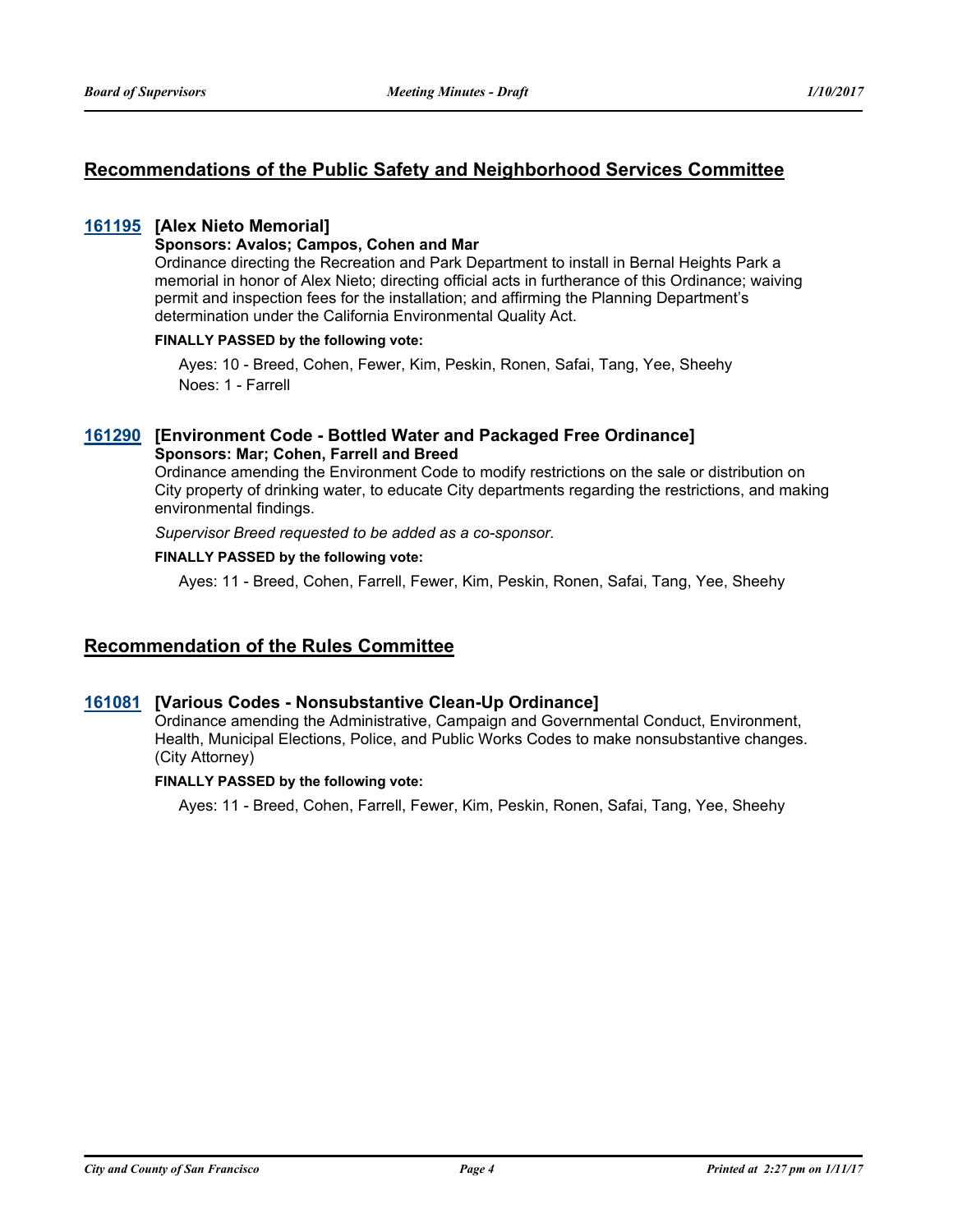# **NEW BUSINESS**

### **Recommendations of the Land Use and Transportation Committee**

#### **[Amending Ordinance No. 1061 - Sidewalk Width Change - Portion of 30th Avenue [161051](http://sfgov.legistar.com/gateway.aspx?m=l&id=31256) Between Clement Street and Geary Boulevard]**

Ordinance amending Ordinance No. 1061, entitled "Regulating the Width of Sidewalks," to reduce the official sidewalk width along a portion of the easterly side of 30th Avenue between Clement Street to the north, and Geary Boulevard to the south; adopting the Planning Department's determination under the California Environmental Quality Act; and making findings of consistency with the General Plan, and the eight priority policies of Planning Code, Section 101.1. (Public Works)

#### **PASSED, ON FIRST READING by the following vote:**

Ayes: 11 - Breed, Cohen, Farrell, Fewer, Kim, Peskin, Ronen, Safai, Tang, Yee, Sheehy

### **[Planning Code - Terrace Infill for Noncomplying Structure Designated as a [161068](http://sfgov.legistar.com/gateway.aspx?m=l&id=31273) Significant Building in C-3 Zoning District]**

#### **Sponsor: Peskin**

Ordinance amending the Planning Code to permit Terrace Infill on a noncomplying structure that is designated as a Significant Building under Planning Code, Article 11, and located on Assessor's Block No. 0316; affirming the Planning Department's determination under the California Environmental Quality Act; and making findings, including findings of public necessity, convenience, and welfare under Planning Code, Section 302, and findings of consistency with the General Plan, and the eight priority policies of Planning Code, Section 101.1.

#### **PASSED, ON FIRST READING by the following vote:**

Ayes: 11 - Breed, Cohen, Farrell, Fewer, Kim, Peskin, Ronen, Safai, Tang, Yee, Sheehy

# **SPECIAL ORDER 2:30 P.M. - Recognition of Commendations**

*There were no commendations.*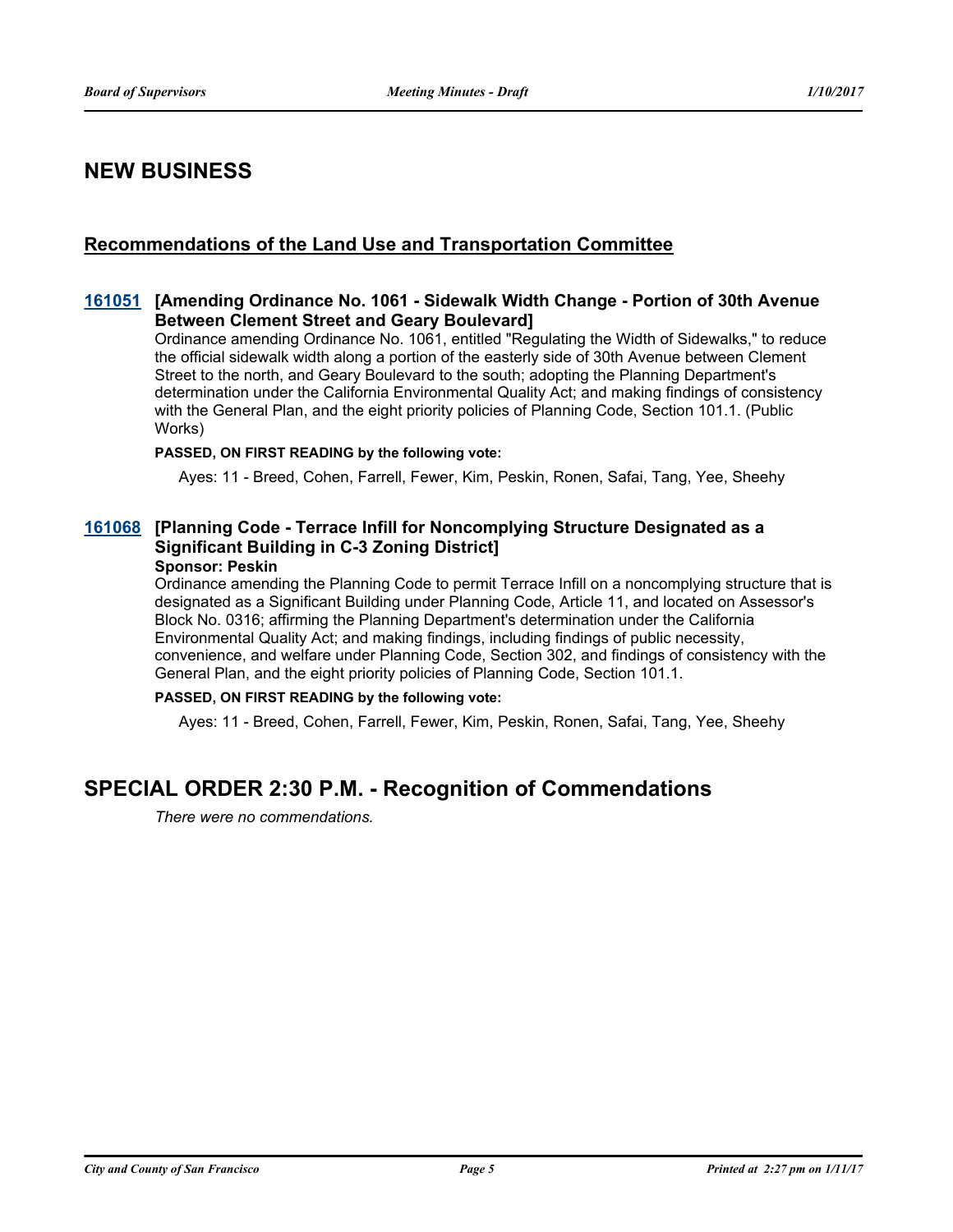# **SPECIAL ORDER 3:00 P.M.**

#### [161146](http://sfgov.legistar.com/gateway.aspx?m=l&id=31351) [Hearing - Appeal of Determination of Exemption From Environmental Review -**Proposed Project at 2675 Folsom Street]**

Hearing of persons interested in or objecting to the determination of exemption from environmental review under the California Environmental Quality Act issued as a Community Plan Exemption by the Planning Department on June 27, 2016, and approved by the Planning Commission on September 22, 2016, for the proposed project located at 2675 Folsom Street, to allow the demolition of three two-story warehouse and storage structures, and construction of a four-story, 40-foot tall residential building of approximately 109,917 square feet, within the UMU (Urban Mixed Use), RH-2 (Residential Housing, Two Family), and RH-3 (Residential Housing, Three Family) Zoning Districts and a 40-X Height and Bulk District. (District 9) (Appellant: J. Scott Weaver, on behalf of Calle 24 Latino Cultural District Community Council) (Filed October 21, 2016) (Clerk of the Board)

*President Breed opened the public hearing, and Supervisor Ronen informed the Board that the appellant and project sponsor have agreed to a continuance. President Breed inquired as to whether any member of the public wished to address the Board relating to a proposed continuance by the appellant and project sponsor. There were no speakers.*

**Supervisor Ronen, seconded by Supervisor Peskin, moved that this Hearing be CONTINUED OPEN to the Board of Supervisors meeting of March 21, 2017. The motion carried by the following vote:**

Ayes: 11 - Breed, Cohen, Farrell, Fewer, Kim, Peskin, Ronen, Safai, Tang, Yee, Sheehy

*President Breed CONTINUED the Hearing open to March 21, 2017.*

#### **[Affirming the Community Plan Exemption Determination - Proposed Project at [161147](http://sfgov.legistar.com/gateway.aspx?m=l&id=31352) 2675 Folsom Street]**

Motion affirming the determination by the Planning Department that a proposed project at 2675 Folsom Street is exempt from further environmental review under a Community Plan Exemption. (Clerk of the Board)

**Supervisor Ronen, seconded by Supervisor Peskin, moved that this Motion be CONTINUED to the Board of Supervisors meeting of March 21, 2017. The motion carried by the following vote:**

Ayes: 11 - Breed, Cohen, Farrell, Fewer, Kim, Peskin, Ronen, Safai, Tang, Yee, Sheehy

#### **[Conditionally Reversing the Community Plan Exemption Determination - Proposed [161148](http://sfgov.legistar.com/gateway.aspx?m=l&id=31353) Project at 2675 Folsom Street]**

Motion conditionally reversing the determination by the Planning Department that a proposed project at 2675 Folsom Street does not require further environmental review under a Community Plan Exemption, subject to the adoption of written findings of the Board in support of this determination. (Clerk of the Board)

#### **Supervisor Ronen, seconded by Supervisor Peskin, moved that this Motion be CONTINUED to the Board of Supervisors meeting of March 21, 2017. The motion carried by the following vote:**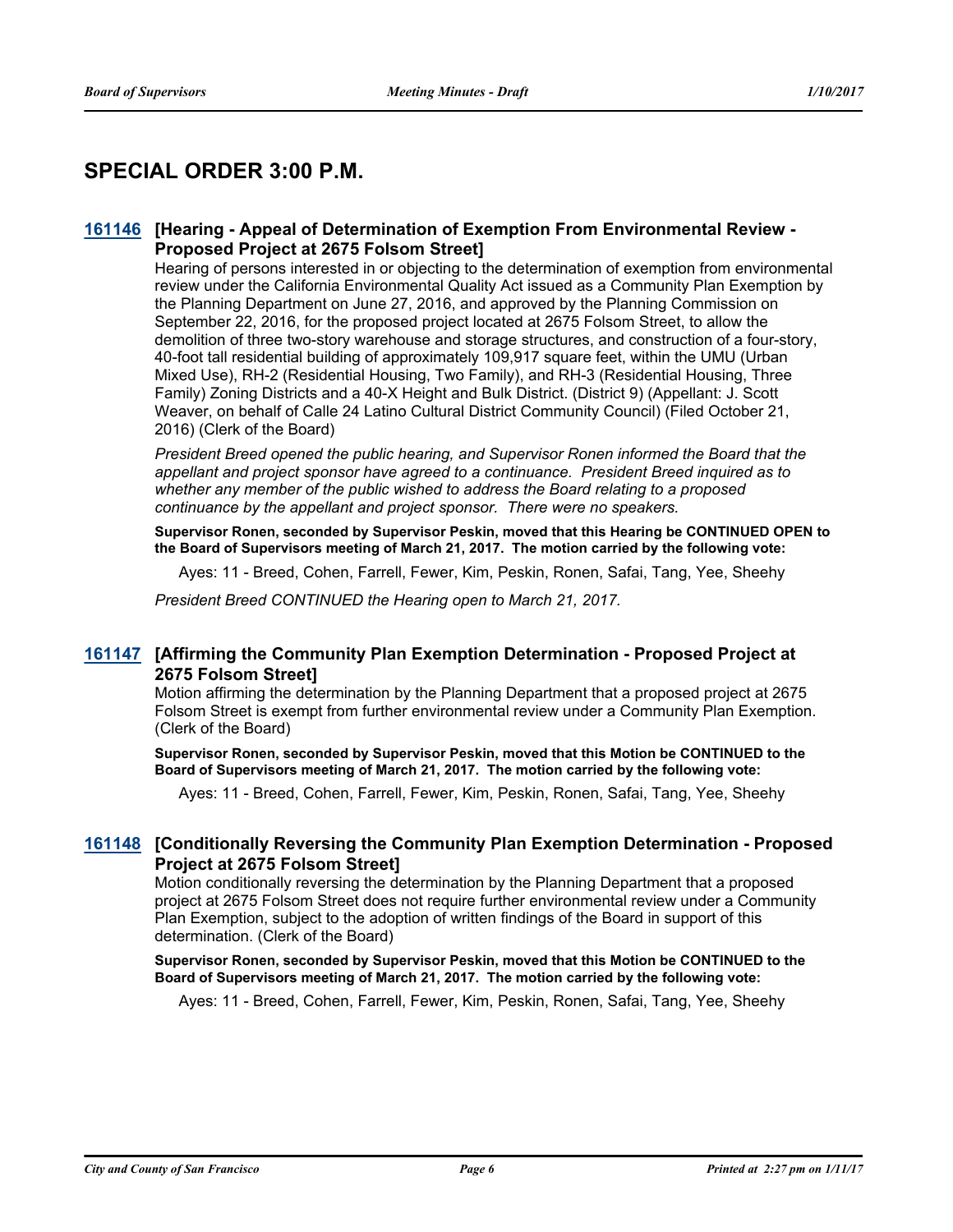#### **[Preparation of Findings to Reverse the Community Plan Exemption Determination [161149](http://sfgov.legistar.com/gateway.aspx?m=l&id=31354) - Proposed Project at 2675 Folsom Street]**

Motion directing the Clerk of the Board to prepare findings reversing a Community Plan Exemption determination by the Planning Department that a proposed project at 2675 Folsom Street does not require further environmental review. (Clerk of the Board)

**Supervisor Ronen, seconded by Supervisor Peskin, moved that this Motion be CONTINUED to the Board of Supervisors meeting of March 21, 2017. The motion carried by the following vote:**

Ayes: 11 - Breed, Cohen, Farrell, Fewer, Kim, Peskin, Ronen, Safai, Tang, Yee, Sheehy

# **SPECIAL ORDER 3:00 P.M.**

### **[Hearing - Appeal of Conditional Use Authorization - Proposed Project at 2675 [161150](http://sfgov.legistar.com/gateway.aspx?m=l&id=31355) Folsom Street]**

Hearing of persons interested in or objecting to the certification of a Conditional Use Authorization pursuant to Planning Code, Sections 209.1 and 303, and Planning Commission Resolution No. 19548, for a proposed project at 2675 Folsom Street, Assessor's Parcel Block No. 3639, Lot Nos. 006, 007, and 024, identified in Case No. 2014-000601CUA, issued by the Planning Commission by Motion No. 19745 dated September 22, 2016, to allow dwelling unit density at a ratio of one dwelling unit per 1,000 square feet of lot area in the RH-3 (Residential Housing, Three Family) Zoning District, and allow the new construction of more than 75 dwelling units per the Mission 2016 Interim Zoning Controls, within the UMU (Urban Mixed Use), RH-2 (Residential Housing, Two Family), and RH-3 (Residential Housing, Three Family) Zoning Districts, and a 40-X Height and Bulk District. (District 9) (Appellant: J. Scott Weaver, on behalf of Calle 24 Latino Cultural District Community Council) (Filed October 24, 2016) (Clerk of the Board)

*President Breed opened the public hearing and Supervisor Ronen informed the Board that the appellant has withdrawn the appeal. President Breed inquired as to whether any member of the public wished to address the Board. There were no speakers. The President declared the public hearing closed.*

#### **HEARD AND FILED**

#### **[Approving Conditional Use Authorization - Proposed Project at 2675 Folsom [161151](http://sfgov.legistar.com/gateway.aspx?m=l&id=31356) Street]**

Motion approving the decision of the Planning Commission by its Motion No. 19745, approving a Conditional Use Authorization identified as Planning Case No. 2014-000601CUA for a proposed project at 2675 Folsom Street, and adopting findings pursuant to Planning Code, Section 101.1. (Clerk of the Board)

#### **Motion No.** M17-001

#### **Supervisor Ronen, seconded by Supervisor Peskin, moved that this Motion be APPROVED. The motion carried by the following vote:**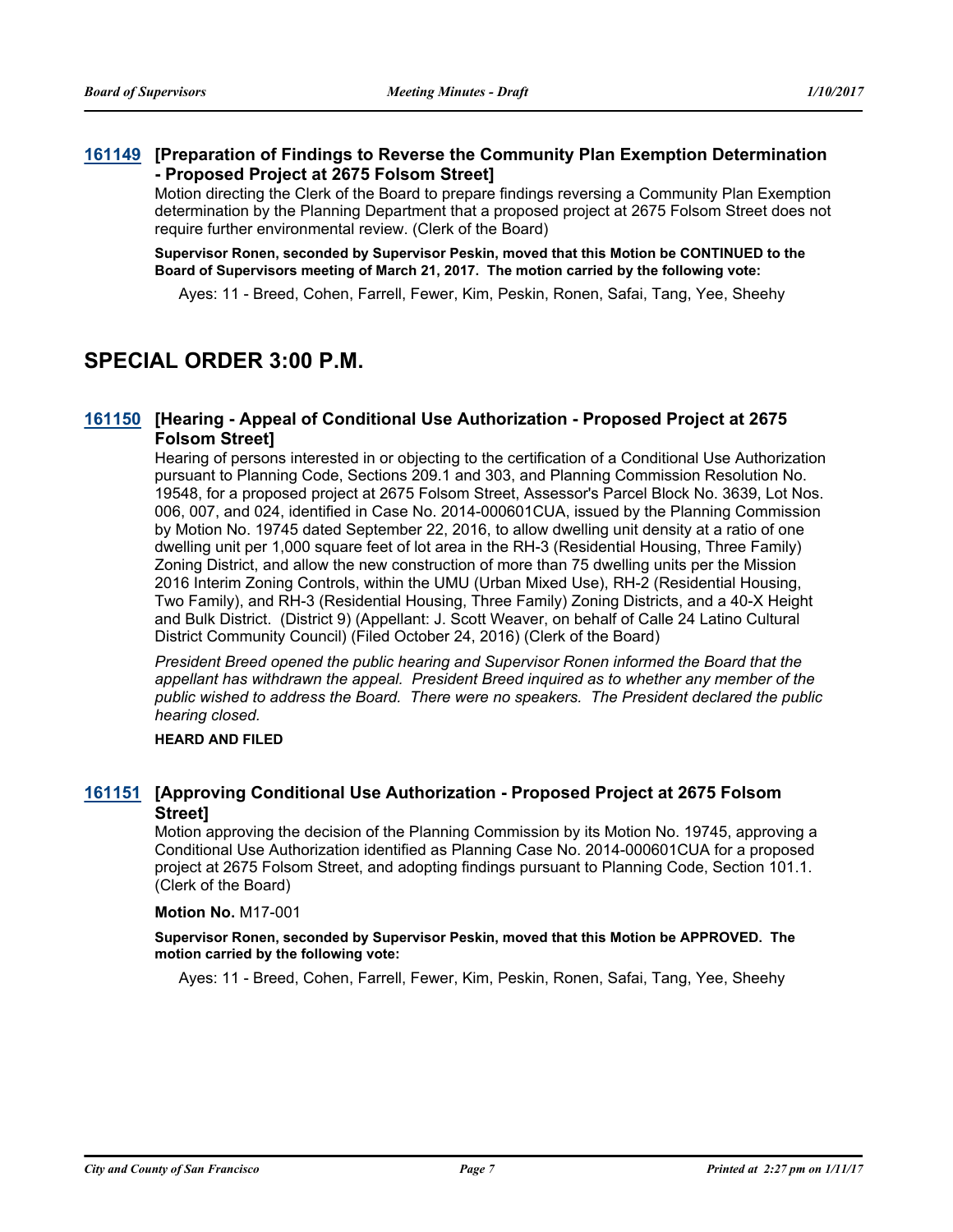#### **[Disapproving Conditional Use Authorization - Proposed Project at 2675 Folsom [161152](http://sfgov.legistar.com/gateway.aspx?m=l&id=31357) Street]**

Motion disapproving the decision of the Planning Commission by its Motion No. 19745, approving a Conditional Use Authorization identified as Planning Case No. 2014-000601CUA for a proposed project at 2675 Folsom Street. (Clerk of the Board)

**Supervisor Ronen, seconded by Supervisor Peskin, moved that this Motion be TABLED. The motion carried by the following vote:**

Ayes: 11 - Breed, Cohen, Farrell, Fewer, Kim, Peskin, Ronen, Safai, Tang, Yee, Sheehy

### **[Preparation of Findings Related to Conditional Use Authorization Appeal - [161153](http://sfgov.legistar.com/gateway.aspx?m=l&id=31358) Proposed Project at 2675 Folsom Street]**

Motion directing the Clerk of the Board to prepare findings in support of the Board of Supervisors' disapproval of the proposed Conditional Use Authorization identified as Planning Case No. 2014-000601CUA for a proposed project at 2675 Folsom Street. (Clerk of the Board)

**Supervisor Ronen, seconded by Supervisor Peskin, moved that this Motion be TABLED. The motion carried by the following vote:**

Ayes: 11 - Breed, Cohen, Farrell, Fewer, Kim, Peskin, Ronen, Safai, Tang, Yee, Sheehy

# **SPECIAL ORDER 3:00 P.M.**

# **Board of Supervisors Sitting as a Committee of the Whole**

### **[Hearing - San Francisco Public Utilities Commission Public Service Easement [161364](http://sfgov.legistar.com/gateway.aspx?m=l&id=31569) Vacation Order - Parkmerced Development Project]**

Hearing of the Board of Supervisors sitting as a Committee of the Whole on January 10, 2017, at 3:00 p.m., to hold a public hearing to consider the proposed Ordinance (File No. 161240) 1) ordering the conditional vacation of certain San Francisco Public Utilities Commission (SFPUC) public service easements that exist within Subphases 1A and 1B of the Parkmerced Development Project area, an approximately 152 acre site located in the Lake Merced District in the southwest corner of San Francisco and generally bounded by Vidal Drive, Font Boulevard, Pinto Avenue, and Serrano Drive to the north, 19th Avenue and Junipero Serra Boulevard to the east, Brotherhood Way to the south, and Lake Merced Boulevard to the west; 2) reserving easement rights in favor of the SFPUC, subject to conditions specified in this Ordinance; 3) delegating authority to the Director of Real Estate to execute certain quit claim deeds; 4) adopting findings under the California Environmental Quality Act; 5) adopting findings that the vacations are consistent with the Parkmerced Development Agreement, the General Plan, and the eight priority policies of Planning Code, Section 101.1; 6) directing the Clerk of the Board of Supervisors to make certain transmittals; and 7) authorizing actions by City officials in furtherance of this Ordinance; scheduled pursuant to Resolution No. 525-16. (Clerk of the Board)

*President Breed opened the public hearing and inquired as to whether any member of the public wished to address the Committee of the Whole relating to File No. 161240, the San Francisco Public Utilities Commission public service easements that exist within the Parkmerced Development project area. There were no speakers. The President declared public comment closed, adjourned as the Committee of the Whole, and reconvened as the Board of Supervisors.*

#### **HEARD AND FILED**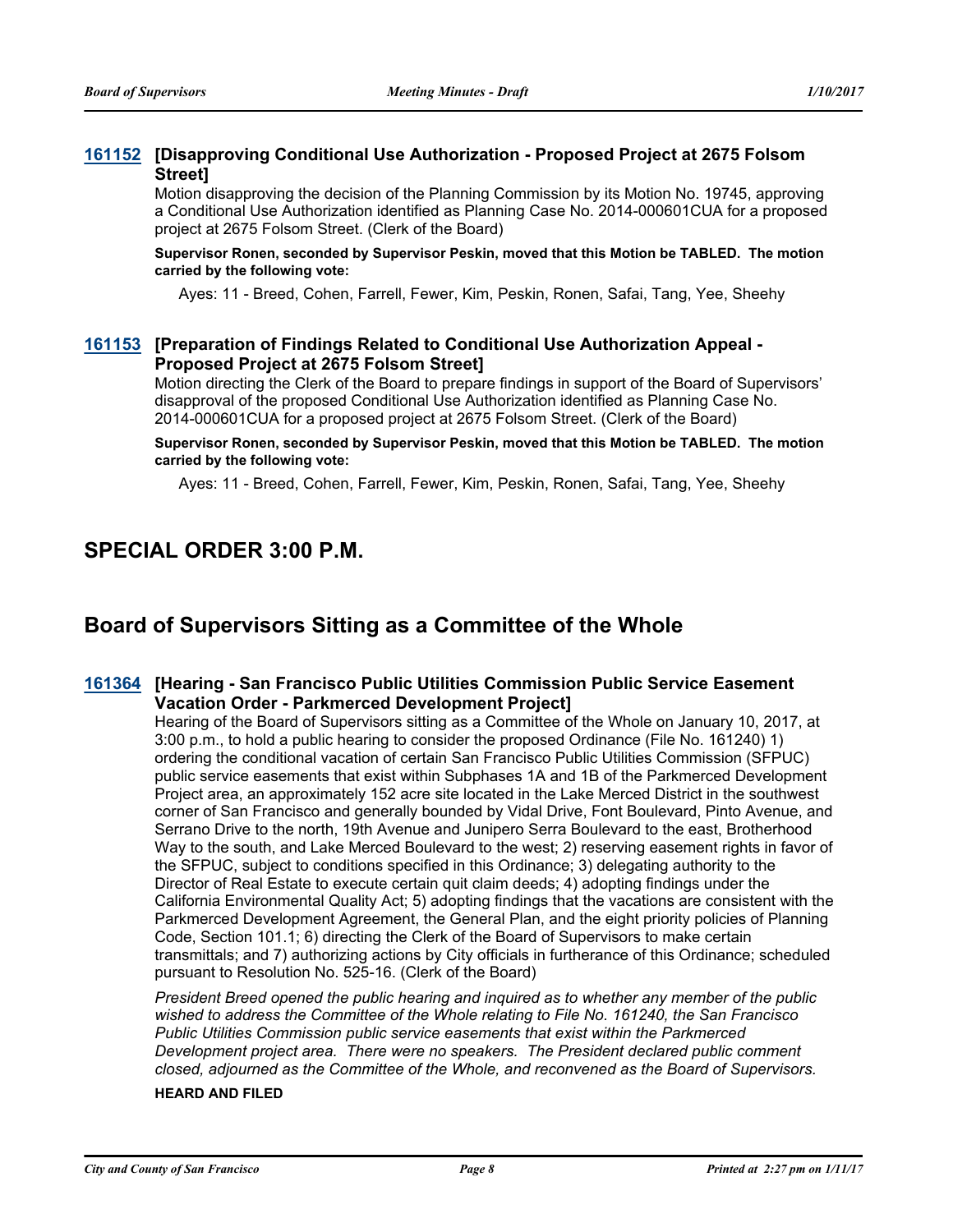# **Committee of the Whole Adjourn and Report**

### **Referred Without Recommendation from the Land Use and Transportation Committee**

### **[161240](http://sfgov.legistar.com/gateway.aspx?m=l&id=31445) [San Francisco Public Utilities Commission Public Service Easement Vacation Order - Parkmerced Development Project]**

#### **Sponsor: Yee**

Ordinance 1) ordering the conditional vacation of certain San Francisco Public Utilities Commission (SFPUC) public service easements that exist within Subphases 1A and 1B of the Parkmerced Development Project area, an approximately 152 acre site located in the Lake Merced District in the southwest corner of San Francisco and generally bounded by Vidal Drive, Font Boulevard, Pinto Avenue, and Serrano Drive to the north, 19th Avenue and Junipero Serra Boulevard to the east, Brotherhood Way to the south, and Lake Merced Boulevard to the west; 2) reserving easement rights in favor of the SFPUC, subject to conditions specified in this Ordinance; 3) delegating authority to the Director of Real Estate to execute certain quit claim deeds; 4) adopting findings under the California Environmental Quality Act; 5) adopting findings that the vacations are consistent with the Parkmerced Development Agreement, the General Plan, and the eight priority policies of Planning Code, Section 101.1; 6) directing the Clerk of the Board of Supervisors to make certain transmittals; and 7) authorizing actions by City officials in furtherance of this Ordinance.

#### **PASSED, ON FIRST READING by the following vote:**

Ayes: 11 - Breed, Cohen, Farrell, Fewer, Kim, Peskin, Ronen, Safai, Tang, Yee, Sheehy

# **COMMITTEE REPORT**

### **Recommendation of the Land Use and Transportation Committee**

#### **[General Plan Amendments - Implementing the City's Vision Zero Policy Regarding [161178](http://sfgov.legistar.com/gateway.aspx?m=l&id=31383) Pedestrian Safety]**

Ordinance amending the Transportation and Urban Design Elements of the General Plan to implement the City's Vision Zero policy regarding pedestrian safety; making findings, including findings of consistency with the General Plan, and the eight priority policies of Planning Code, Section 101.1; and affirming the Planning Department's determination under the California Environmental Quality Act. (Planning Commission)

*Privilege of the floor was granted unanimously to Lily Langois (Planning Department) and Jon Givner (Office of the City Attorney) who responded to questions raised throughout the discussion.*

#### **NOT PASSED ON FIRST READING by the following vote:**

Ayes: 1 - Cohen

Noes: 10 - Breed, Farrell, Fewer, Kim, Peskin, Ronen, Safai, Tang, Yee, Sheehy

# **ROLL CALL FOR INTRODUCTIONS**

*See Legislation Introduced below.*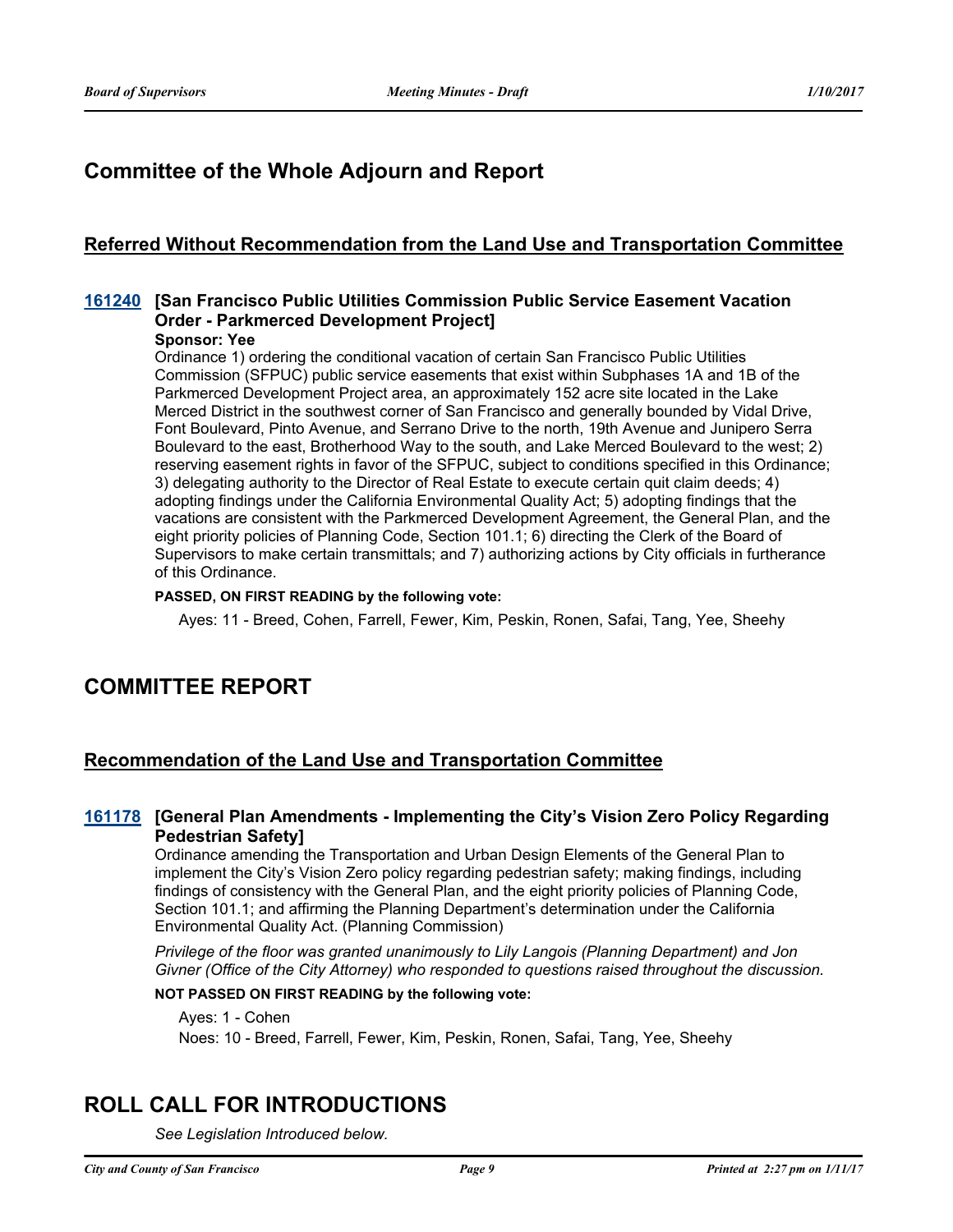# **PUBLIC COMMENT**

*Andrew Yip; shared his various thoughts and experiences with the Board. Herbert Weiner; shared concerns regarding public transportation and the Municipal Transportation Agency. Francisco Da Costa; shared issues related to the Muwekma Ohlone Tribe. Christopher Dahl; shared concerns regarding the City's Vision Zero Policy and pedestrian safety. Male Speaker; shared concerns regarding the immigrant legal defense fund appropriations. Male Speaker; shared various religious concerns. Iris Merriom; shared her aunt's experience being evicted from her residence. Ms. Robyn; shared the advocate activities related to the United States Senate confirmation hearings. Peter Warfield; shared concerns regarding privacy and the San Francisco Public Library. Jack Davis; thanked the Board for their service and shared concerns related to being a sanctuary city. Otto Duffy; congratulated the newly elected and appointed Board Members and shared other various concerns.*

# **IMPERATIVE AGENDA**

*There were no imperative agenda items.*

# **LEGISLATION INTRODUCED AT ROLL CALL**

### **Introduced by a Supervisor or the Mayor**

*Pursuant to Charter, Section 2.105, an Ordinance or Resolution may be introduced before the Board of Supervisors by a Member of the Board, a Committee of the Board, or the Mayor and shall be referred to and reported upon by an appropriate Committee of the Board.*

Legislation Introduced will appear on the Final Minutes for this meeting. Once the Legislation Introduced is approved, it will be available on http://www.sfbos.org/legislation\_introduced.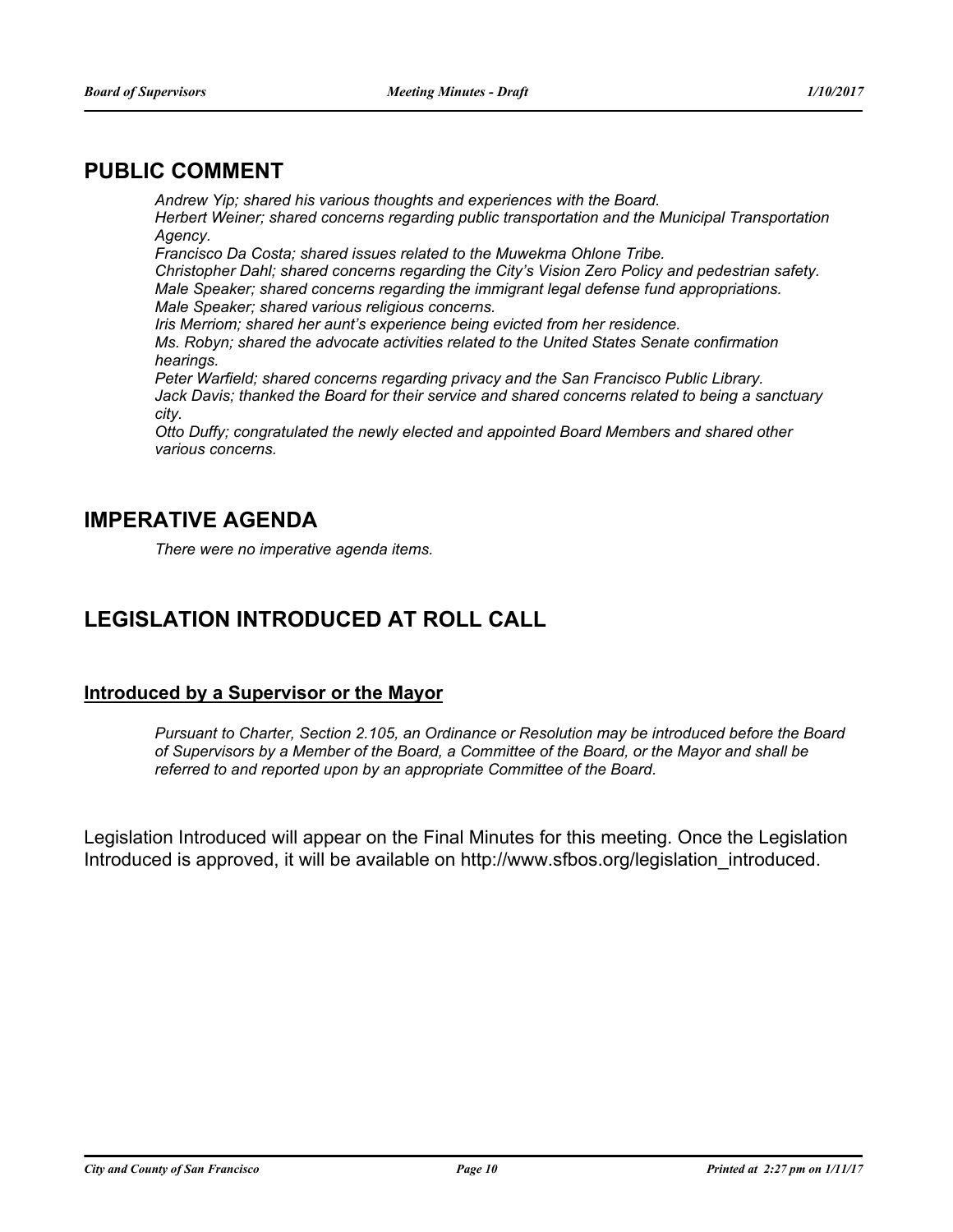### **Introduced at the Request of a Department**

*Pursuant to Rules of Order of the Board of Supervisors, Section 2.7.1, Department Heads may submit proposed legislation to the Clerk of the Board, in which case titles of the legislation will be printed at the rear of the next available agenda of the Board.*

# **PROPOSED ORDINANCES**

#### **[170002](http://sfgov.legistar.com/gateway.aspx?m=l&id=31577) [General Plan Amendment - Commerce and Industry Element; Guidelines for Eating and Drinking Establishments]**

Ordinance amending the Commerce and Industry Element of the General Plan to update the guidelines regarding overconcentration of Eating and Drinking Establishments in a single area; affirming the Planning Department's determination under the California Environmental Quality Act; and making findings of consistency with the General Plan, and the eight priority policies of Planning Code, Section 101.1. (Planning Commission)

12/22/16; RECEIVED FROM DEPARTMENT.

01/10/17; ASSIGNED UNDER 30 DAY RULE to Land Use and Transportation Committee, expires on 2/9/2017.

#### **[170003](http://sfgov.legistar.com/gateway.aspx?m=l&id=31578) [Planning Code, Zoning Map - Upper Market Street Districts]**

Ordinance amending the Planning Code to revise Sectional Map ZN07 of the Zoning Map to delete the Upper Market Street Neighborhood Commercial (NC) District and reclassify Assessor's Parcel Block No. 2623, Lot No. 006, at 376 Castro Street and Assessor's Parcel Block No. 2623, Lot No. 091, at 2416-2420 Market Street, from the Upper Market NC District to the Upper Market Street Neighborhood Commercial Transit (NCT) District; revising several sections of Article 4 to include the entirety of the Upper Market Street NCT District including portions outside of the Market and Octavia Plan Area; affirming the Planning Department's determination under the California Environmental Quality Act; making findings of consistency with the General Plan, and the eight priority policies of Planning Code, Section 101.1; and adopting findings of public convenience, necessity, and welfare under Planning Code, Section 302. (Planning Commission) 12/22/16; RECEIVED FROM DEPARTMENT.

01/10/17; ASSIGNED UNDER 30 DAY RULE to Land Use and Transportation Committee, expires on 2/9/2017.

#### **[170004](http://sfgov.legistar.com/gateway.aspx?m=l&id=31579) [Administrative Code - Amending Local Hiring Policy to Set Percentages]**

Ordinance amending the Administrative Code to move the Local Hiring Policy from Chapter 6 to a new Chapter 82, set mandatory participation levels for project work hours permanently at 30% for all projects covered by the policy, clarify language regarding application of the policy to projects outside of San Francisco, change the due date for annual reports regarding the policy from March 1 to April 1, and make other clarifications to the policy. (City Administrator) 12/30/16; RECEIVED FROM DEPARTMENT.

01/10/17; ASSIGNED UNDER 30 DAY RULE to Rules Committee, expires on 2/9/2017.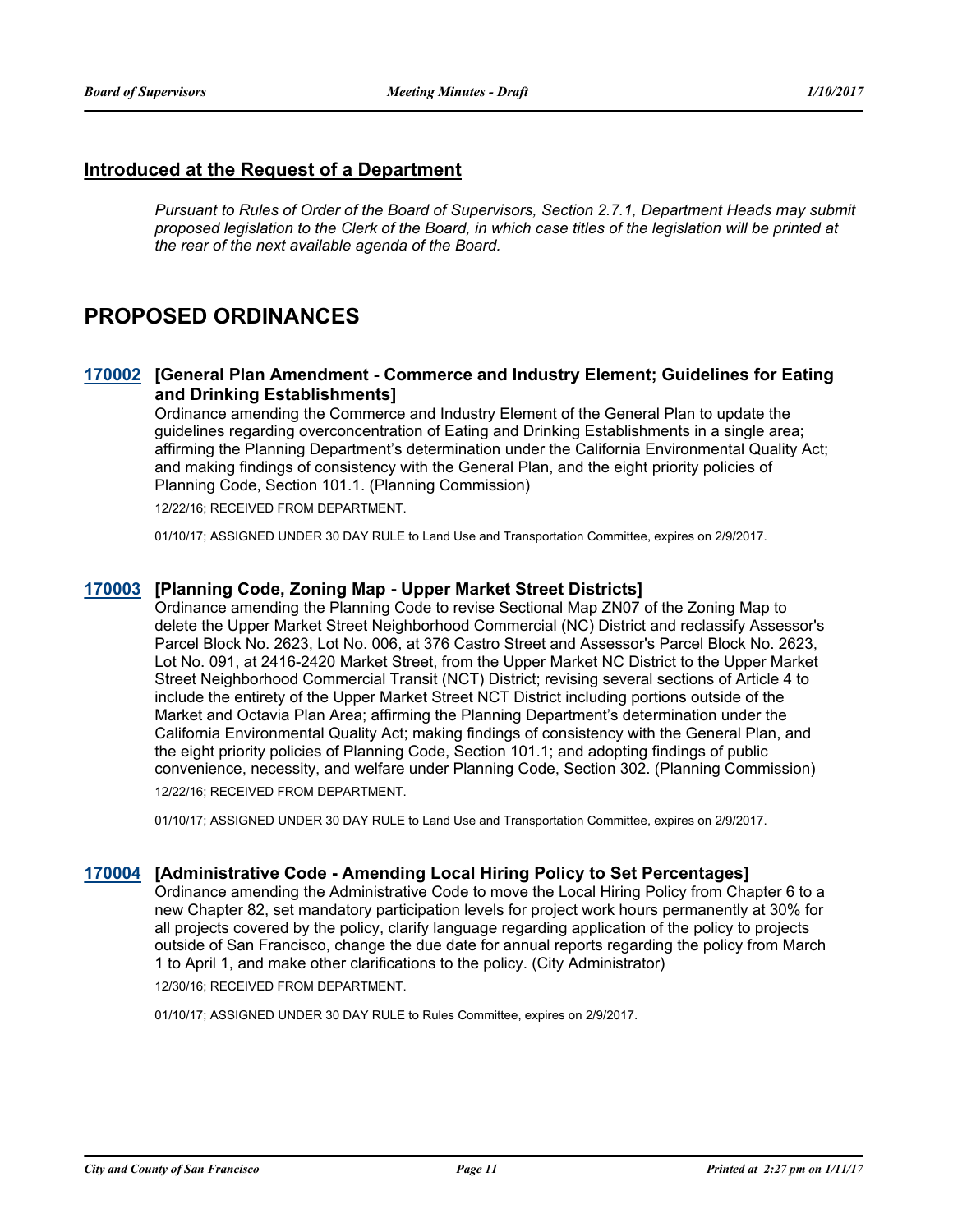### **[Settlement of Lawsuit - The Regents of the University of California - \$473,530.02 [170005](http://sfgov.legistar.com/gateway.aspx?m=l&id=31580) Credit]**

Ordinance authorizing settlement of the lawsuit filed by The Regents of the University of California against the City and County of San Francisco for \$473,530.02; the lawsuit was filed on September 22, 2015, in San Francisco Superior Court, Case No. CGC-15-548090; entitled The Regents of the University of California v. City and County of San Francisco; the lawsuit involves a refund for overbilling; other material terms of the settlement are that the refund will be in the form of a credit against future charges for water service. (City Attorney)

12/29/16; RECEIVED FROM DEPARTMENT.

01/10/17; RECEIVED AND ASSIGNED to Government Audit and Oversight Committee.

#### **[170006](http://sfgov.legistar.com/gateway.aspx?m=l&id=31581) [Settlement of Lawsuit - Decorative Plant Services Inc. - \$110,000]**

Ordinance authorizing settlement of the unlawful detainer lawsuit filed by the City and County of San Francisco against Decorative Plant Services Inc. (Decorative Plant), by Decorative Plant's agreement to surrender possession no later than March 31, 2017, Decorative Plant's execution of a Stipulation for Entry of Judgment and a Writ of Possession, and San Francisco Public Utilities Commission (SFPUC) agreement to provide Decorative Plant a payment not to exceed \$110,000 for reimbursement of expenses related to relocation; the lawsuit was filed on November 28, 2016, in San Francisco Superior Court, Case No. CUD-16-657190; entitled City and County of San Francisco, through the Public Utilities Commission (PUC) v. Decorative Plant Services Inc., ACS Marketing Inc. dba S.F. Foliage, Inc., Goldman Enterprises dba Sunborne Nursery Inc., related to the termination of the lease agreement entered into June 1, 2004, between the SFPUC and Decorative Plant Services Inc., for 127,300 square feet at the Southeast Community Facility at 1150 Phelps Avenue. (City Attorney)

12/29/16; RECEIVED FROM DEPARTMENT.

01/10/17; RECEIVED AND ASSIGNED to Government Audit and Oversight Committee.

#### [170007](http://sfgov.legistar.com/gateway.aspx?m=l&id=31582) [Settlement of Lawsuit - Goldman Enterprises dba Sunborne Nursery Inc. -**\$110,000]**

Ordinance authorizing settlement of the unlawful detainer lawsuit filed by the City and County of San Francisco against Goldman Enterprises, dba Sunborne Nursery Inc. (Sunborne), by Sunborne's agreement to surrender possession no later than March 31, 2017, Sunborne's execution of a Stipulation for Entry of Judgment and a Writ of Possession, and San Francisco Public Utilities Commission (SFPUC) agreement to provide Sunborne a payment not to exceed \$110,000 for reimbursement of expenses related to relocation; the lawsuit was filed on November 28, 2016, in San Francisco Superior Court, Case No. CUD-16-657190; entitled City and County of San Francisco, through the Public Utilities Commission (PUC) v. Decorative Plant Services Inc., ACS Marketing Inc. dba S.F. Foliage, Inc., Goldman Enterprises dba Sunborne Nursery Inc., related to the termination of the lease agreement entered into June 1, 2004, between the SFPUC and Decorative Plant Services Inc. and the sublease to Goldman Enterprises, dba Sunborne Nursery Inc., for 127,300 square feet at the Southeast Community Facility at 1150 Phelps Avenue. (City Attorney)

12/29/16; RECEIVED FROM DEPARTMENT.

01/10/17; RECEIVED AND ASSIGNED to Government Audit and Oversight Committee.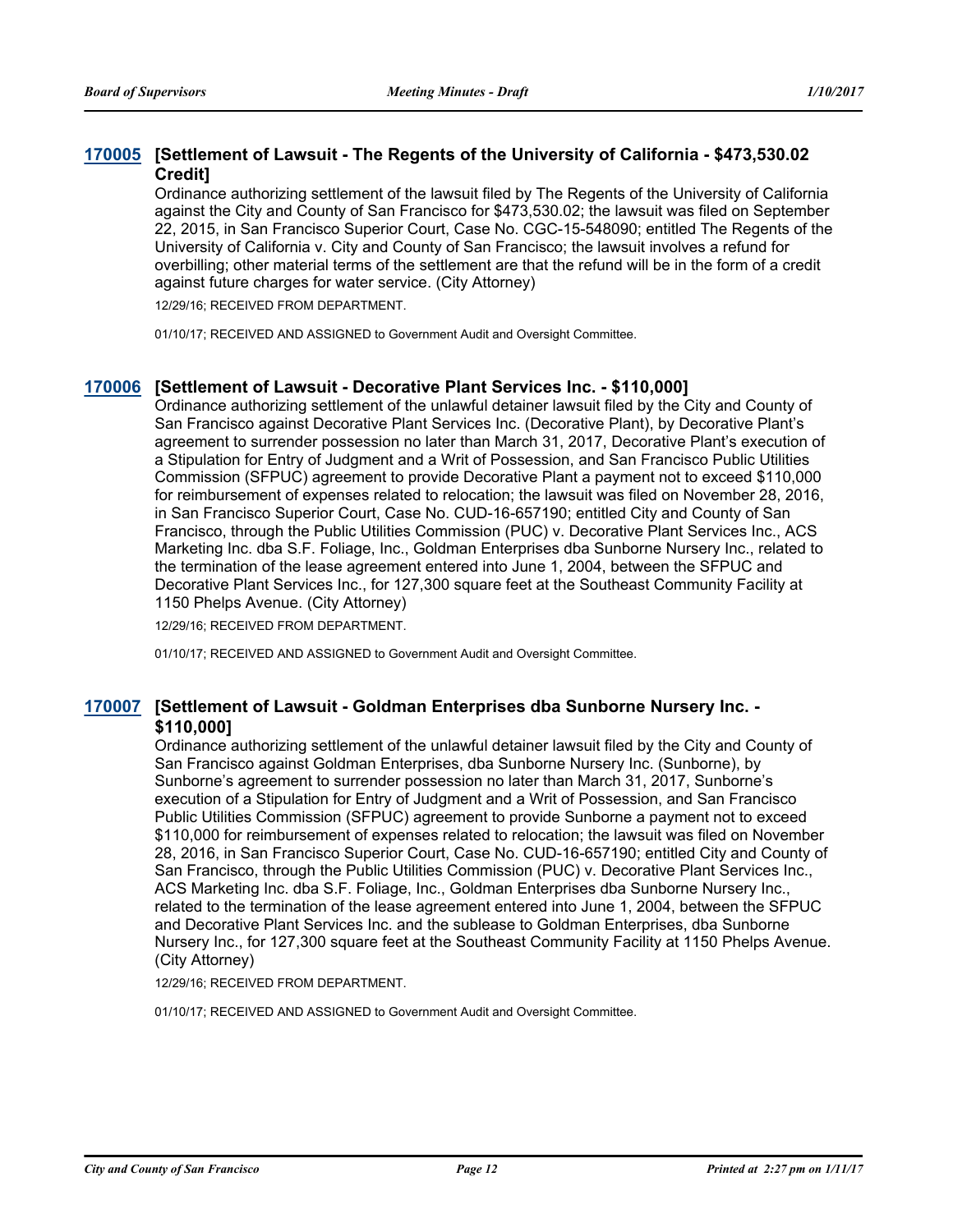#### **[170008](http://sfgov.legistar.com/gateway.aspx?m=l&id=31583) [Settlement of Lawsuit - ACS Marketing Inc., dba S.F. Foliage Inc. - \$110,000]** Ordinance authorizing settlement of the unlawful detainer lawsuit filed by the City and County of San Francisco against ACS Marketing Inc., dba S.F. Foliage Inc. (S.F. Foliage), by S.F. Foliage's agreement to surrender possession no later than March 31, 2017, S.F. Foliage's execution of a Stipulation for Entry of Judgment and a Writ of Possession, and San Francisco Public Utilities Commission (SFPUC) agreement to provide S.F. Foliage a payment not to exceed \$110,000 for reimbursement of expenses related to relocation; the lawsuit was filed on November 28, 2016, in San Francisco Superior Court, Case No. CUD-16-657190; entitled City and County of San Francisco, through the Public Utilities Commission (PUC) v. Decorative Plant Services Inc., ACS Marketing Inc. dba S.F. Foliage, Inc., Goldman Enterprises dba Sunborne Nursery Inc., related to the termination of the lease agreement entered into June 1, 2004, between the SFPUC and Decorative Plant Services Inc., and sublease to ACS Marketing, dba S.F. Foliage, for 127,300 square feet at the Southeast Community Facility at 1150 Phelps Avenue. (City Attorney) 12/29/16; RECEIVED FROM DEPARTMENT.

01/10/17; RECEIVED AND ASSIGNED to Government Audit and Oversight Committee.

# **PROPOSED RESOLUTIONS**

### **[Real Property Sublease - Harrison Assets, LLC - 1440 Harrison Street - \$3,577,644 [161363](http://sfgov.legistar.com/gateway.aspx?m=l&id=31568) Total Rent in the First Year]**

Resolution authorizing a Sublease for the term of July 1, 2017, through September 30, 2025, at 1440 Harrison Street, with Harrison Assets, LLC, a California limited liability company, for approximately 56,788 square feet at \$298,137 monthly for a total first year rent of \$3,577,644 which amount shall increase annually on each July 1 beginning in 2018 by 3% and two five-year options to extend for use by the Human Services Agency. (Real Estate Department) 12/12/16; RECEIVED FROM DEPARTMENT.

01/10/17; RECEIVED AND ASSIGNED to Budget and Finance Committee.

#### **[170009](http://sfgov.legistar.com/gateway.aspx?m=l&id=31584) [Public Auction - Tax-Defaulted Real Property]**

Resolution authorizing Tax Collector to sell at public auction certain parcels of tax-defaulted real property, as defined herein. (Treasurer-Tax Collector) 12/12/16; RECEIVED FROM DEPARTMENT.

01/10/17; RECEIVED AND ASSIGNED to Budget and Finance Committee.

#### **[170010](http://sfgov.legistar.com/gateway.aspx?m=l&id=31585) [Contract Amendment - AdvanTel Networks - \$15,000,000]**

Resolution authorizing the Office of Contract Administration to enter into the Fourth Amendment of the contract agreement between the City and County of San Francisco and AdvanTel Networks, to increase the contract limit from \$9,900,000 to \$15,000,000 for the period of October 13, 2011, through September 30, 2018. (Office of Contract Administration)

12/30/16; RECEIVED FROM DEPARTMENT.

01/10/17; RECEIVED AND ASSIGNED to Budget and Finance Committee.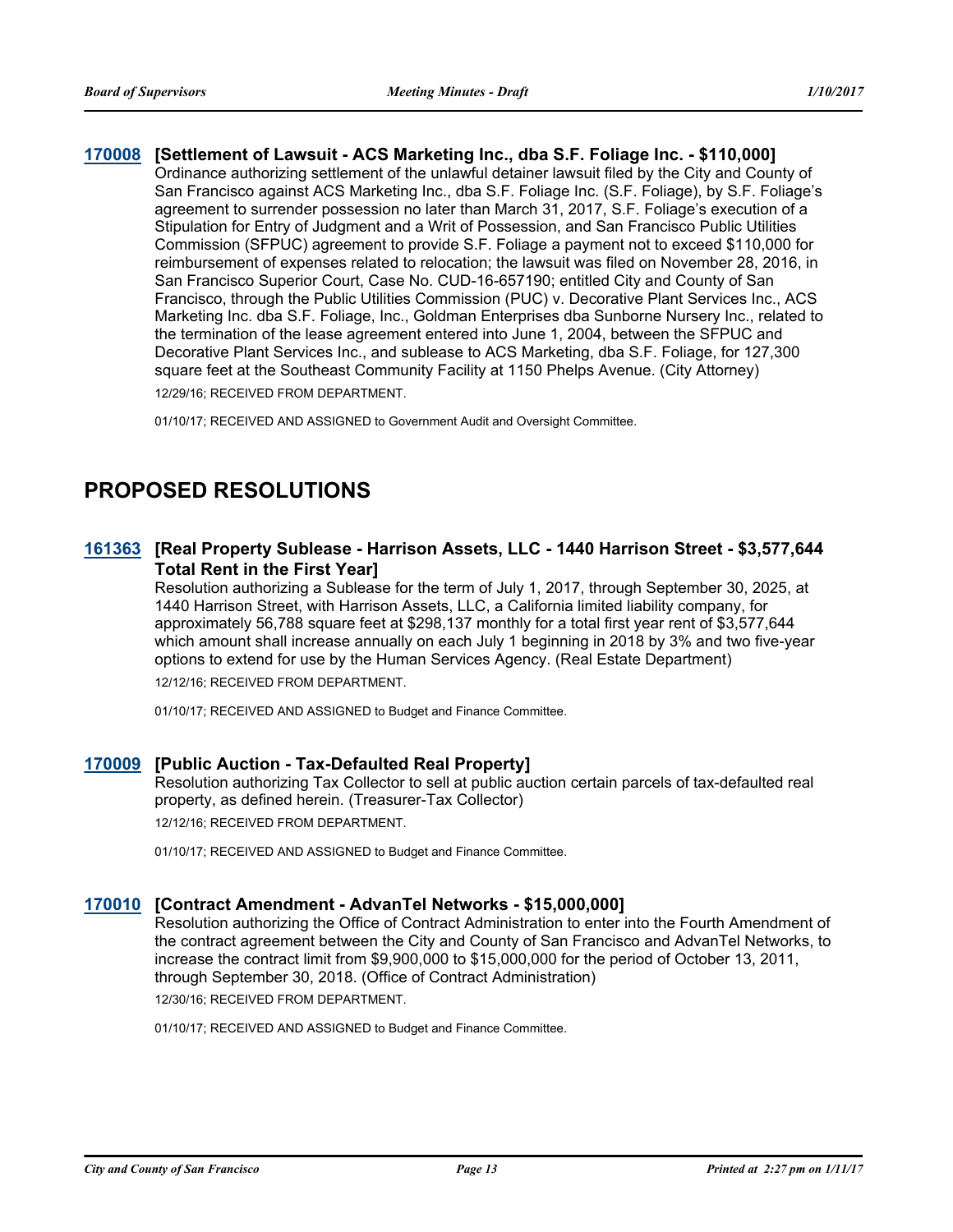### **[170011](http://sfgov.legistar.com/gateway.aspx?m=l&id=31586) [Contract Amendment - ComputerLand of Silicon Valley - Technology Marketplace, Tier 1A - \$58,000,000]**

Resolution authorizing the Office of Contract Administration to enter into the Third Amendment to the contract agreement between the City and County of San Francisco and ComputerLand of Silicon Valley, a Technology Marketplace, Tier 1A Generalist contractor, to increase the contract limit from \$44,000,000 to \$58,000,000 for the period of October 1, 2014, through September 30, 2018. (Office of Contract Administration)

12/30/16; RECEIVED FROM DEPARTMENT.

01/10/17; RECEIVED AND ASSIGNED to Budget and Finance Committee.

#### **[Contract Amendment - En Pointe Technologies Sales, Inc. - Technology [170012](http://sfgov.legistar.com/gateway.aspx?m=l&id=31587) Marketplace, Tier 1A - \$77,000,000]**

Resolution authorizing the Office of Contract Administration to enter into the Third Amendment to the contract agreement between the City and County of San Francisco and En Pointe Technologies Sales, Inc., a Technology Marketplace, Tier 1A Generalist contractor, to increase the contract limit from \$50,000,000 to \$77,000,000 for the period of October 1, 2014, through September 30, 2018. (Office of Contract Administration)

12/30/16; RECEIVED FROM DEPARTMENT.

01/10/17; RECEIVED AND ASSIGNED to Budget and Finance Committee.

#### **[170013](http://sfgov.legistar.com/gateway.aspx?m=l&id=31588) [Contract Amendment - Xtech JV - Technology Marketplace, Tier 1A - \$94,000,000]**

Resolution authorizing the Office of Contract Administration to enter into the Third Amendment to the contract agreement between the City and County of San Francisco and Xtech JV, a Technology Marketplace, Tier 1A Generalist contractor, to increase the contract limit from \$56,000,000 to \$94,000,000 for the period of October 1, 2014, through September 30, 2018. (Office of Contract Administration)

12/30/16; RECEIVED FROM DEPARTMENT.

01/10/17; RECEIVED AND ASSIGNED to Budget and Finance Committee.

### **[Contract Amendment - InterVision Systems Technologies, Inc. - Technology [170014](http://sfgov.legistar.com/gateway.aspx?m=l&id=31589) Marketplace, Tier 1B - \$30,000,000]**

Resolution authorizing the Office of Contract Administration to enter into the Third Amendment of the contract agreement between the City and County of San Francisco and InterVision Systems Technologies, Inc., a Technology Marketplace, Tier 1B Specialist contractor, to increase the contract limit from \$15,499,000 to \$30,000,000 for the period of October 1, 2014, through September 30, 2018. (Office of Contract Administration)

12/30/16; RECEIVED FROM DEPARTMENT.

01/10/17; RECEIVED AND ASSIGNED to Budget and Finance Committee.